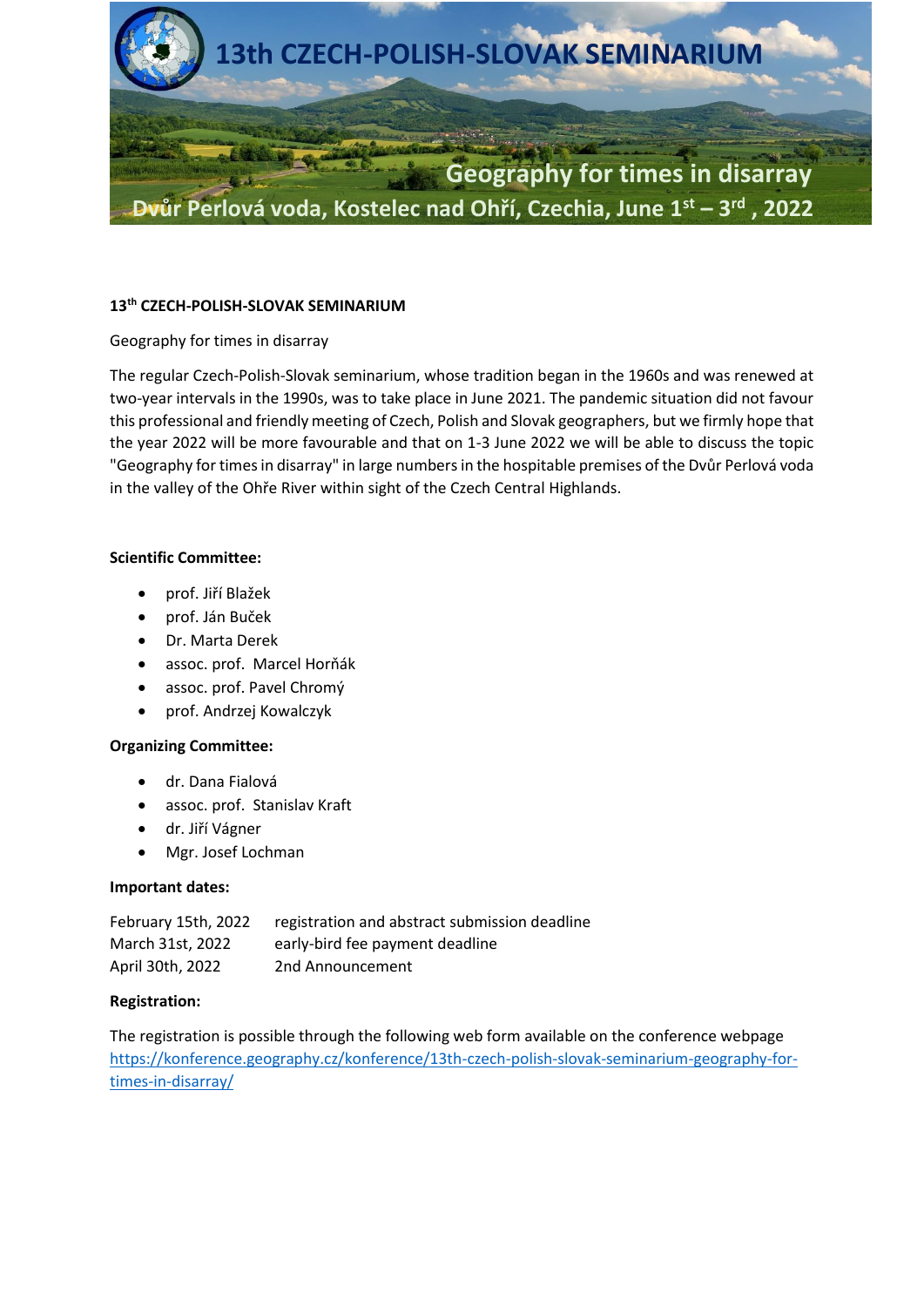

#### **Conference fees:**

Full rate includes conference registration, conference materials, accommodation, refreshment during coffee breaks, 2 lunch, 1x dinner, 1 x gala-dinner and excursion.

|          | Full early-bird fee (prior to March 31st, 2022) |             |
|----------|-------------------------------------------------|-------------|
| Rate     | Price (CZK)                                     | Price (EUR) |
| Standard | 9.000                                           | 360         |
| Student  | 7.000                                           | 280         |
|          | Full regular fee (after March 31st, 2022)       |             |
| Standard | 10,500                                          | 415         |
| Student  | 8.000                                           | 315         |

To pay the registration fee, please, send the exact sum via bank transfer to: Account owner: Česká geografická společnost, Albertov 6, 128 00 Praha 2 Bank: Česká spořitelna,a.s., Václavské nám 16,. 110 00 Praha 1, Česká republika

Account number in CZK: 19-1921937329 Bank code: 0800 IBAN: CZ26 0800 0000 1919 2193 7329 BIC (SWIFT) GIBACZPX Account number in EURO: 2099827233/0800

IBAN CZ91 0800 0000 0020 9982 7233 BIC (SWIFT) GIBACZPX Please ensure all the potential bank transfer fees are covered by the payer.

# **Preliminary program of the conference:**

June 1st, Wednesday Registration 15:00 official opening of the conference, plenary session 17:00 parallel sessions 19:00 dinner 20:00 guided courtyard tour June 2nd, Thursday 9:00 parallel sessions 13:00 lunch 14:00 excursion 20:00 gala dinner June 3rd, Friday 9:00 parallel sessions 11:30 plenary session, official closing of the conference 13:00 lunch Departure of participants